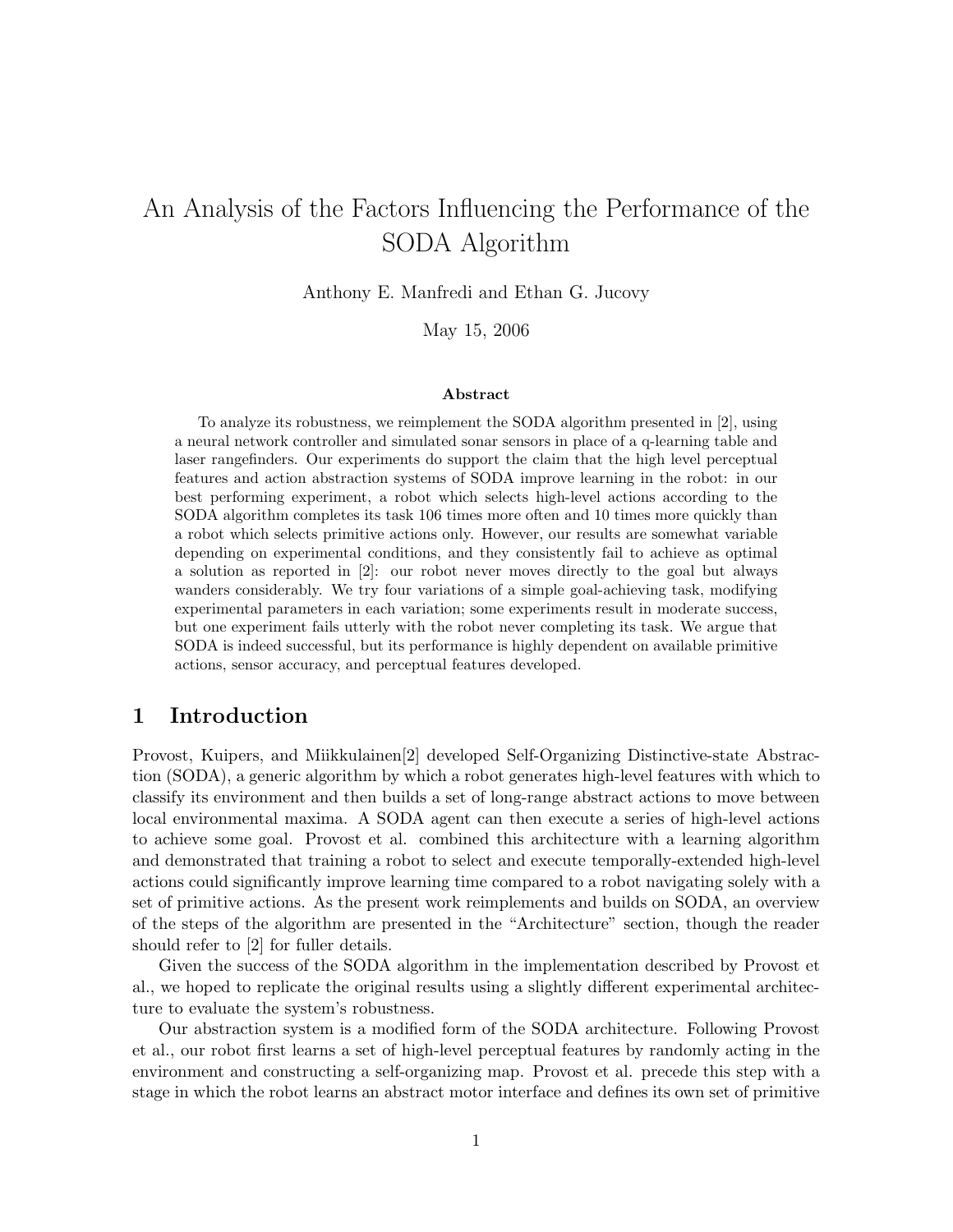actions; for simplicity we omit this step and instead provide the robot with a set of primitive actions consisting of various combinations of translational and rotational movement.

Our primary modification is the use of a neural network, instead of the  $Sarsa(\lambda)$  algorithm used in the original experiment,, to train the robot. We attempt to preserve as many of the details of the original experiment as possible in our experiment, although certain changes are unavoidable due to limitations of our simulator implementation: the most significant is our simulator's lack of support for laser rangefinders, so our robot uses sonar sensors rather than a laser rangefinder for distance measurements. A few other minor changes are made in individual experiments, which will be addressed when we discuss our experiments in detail.

## 2 Architecture

SODA consists of five major steps:

- 1. Define a set A0 of primitive motor actions consisting of  $-u^i$  and  $u^i$  for each orthogonal motor  $u^i$  available to the robot.
- 2. Learn a set F of high-level perceptual features by exploring the environment for an extended period with a random series of A0 actions and training a self-organizing map (SOM), using the sensor signals at each timestep, to converge on a set of recurring high-level features, or *regions*, and associated exemplars.
- 3. Define a hill-climbing law  $(HC)$  for perceptual regions. For each input signal i, determine the perceptual feature  $f \in F$  that best approximates i. Then pick the A0 action  $a^0$ whose resulting sensory state which best improves the input signal's similarity to the current feature exemplar  $f$ , hereafter referred to as the *activation gradient*. This step repeats until all A0 activation gradients are negative, at which point the agent has reached a local maximum or *distinctive state* in its present region.
- 4. Define a trajectory-following law (TF) which carries the agent from one perceptual region to another. Each TF consists of picking a single A0 action and repeating it until the agent is in a new perceptual region; thus there are precisely as many TFs as there are primitive actions.
- 5. Define a set A1 of abstract actions, each of which consists of a single TF and a single HC stage in the resulting new region. Thus, an A1 action consists of the agent's moving from an initial perceptual region to a new region, and then exploring the new region until it reaches a distinctive state in that region.

Reinforcement learning methods can then be used to train a SODA agent's A1 action selection routine.

# 3 Implementation

The agent in our experiment is a Pioneer robot, simulated in the Pyrobot Simulator, with a rotational and a translational motor axis.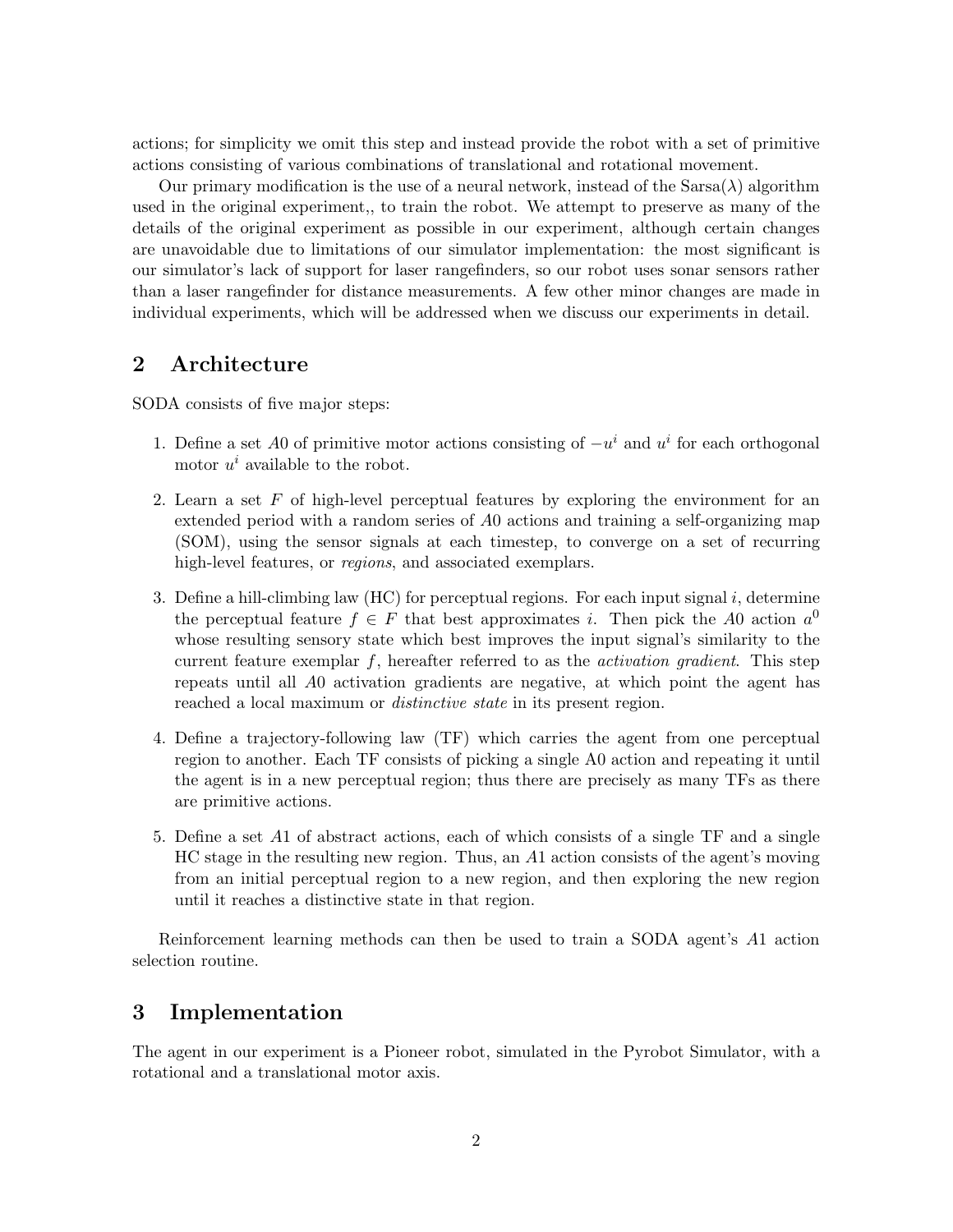The robot's A1 action selection is controlled by a complementary reinforcement backpropogation neural network (CRBP) with sensory inputs and a large (20-unit) hidden layer. The output of the CRBP is a set of probabilistic bits corresponding to the dimensions of the A0 action set; each time a decision is required an action is selected by probabilistically flipping each bit of the output to 1 or 0 and executing the action corresponding to that unique binary sequence, hereafter referred to as a resolved output. Care is taken to ensure that the complement of any given binary sequence results in a precisely reversed action so that the complementary reinforcement learning is meaningful.

### 3.1 Growing Neural Gas

In the present experiment the agent's self organizing map of perceptual features is implemented as a Growing Neural Gas (GNG) network[1] using code developed by Jennifer Barry and Heather Jones. Before each experiment, the robot explores the experimental environment by randomly selecting and executing an action from the A0 action set at each timestep. Sonar readings from this period are used to train the GNG network to adequately represent the environment. New nodes are created when the total network error rises above a maximum error threshold, and training ceases when the total network error drops below a minimum error threshold. Once this training is completed it is not necessary to repeat it again for the same experimental configuration. For a detailed explanation of the GNG algorithm refer to [1].

#### 3.2 Reinforcement Learning

Reinforcement learning is executed on the robot's CRBP. The network is trained upon completion of each A1 action, being rewarded if the agent achieves or approaches its goal and punished if it moves away from its goal or stalls.

A single A1 action can potentially have a very long temporal extent and therefore training might be highly infrequent; therefore, to facilitate quicker learning, the network's weights are updated multiple times per training sequence. When rewarding the network, the network is repeatedly trained with the resolved output, once per timestep, until its probabilistic output results in an identical resolved output to its original resolved output. Punishment follows a similar algorithm: the network is trained with the complement of the resolved output, once per timestep, until its probabilistic output results in any resolved output nonidentical to the original resolved output.

### 4 Experiments

To explore various parameters of the experiment and determine what might help or hinder the robot's learning, we modify the conditions of the experiment and run four distinct experiments.

In all of our experiments, the task and experimental environment remain constant. The robot's goal is to reach a fixed area of the world located at the end of a corridor. The world, depicted in Fig. 1, is a t-junction of two hallways, with each hallway being 10 meters long. We place a light at the goal point in the simulated environment, but this is for convenience only; the robot has no light sensors and therefore receives no direct information about the location of the goal.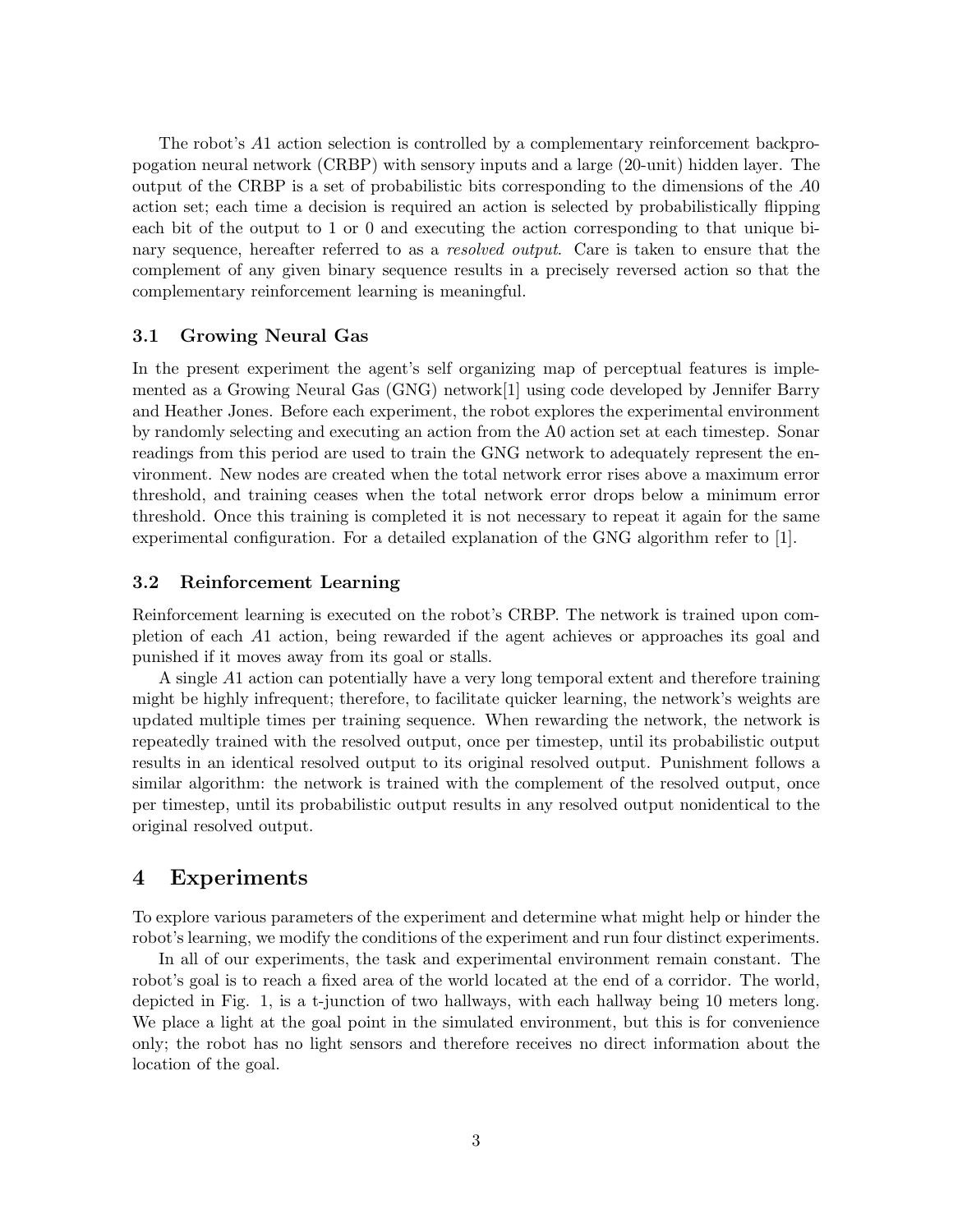

Figure 1: Our experimental setup, with the robot at its starting position and orientation.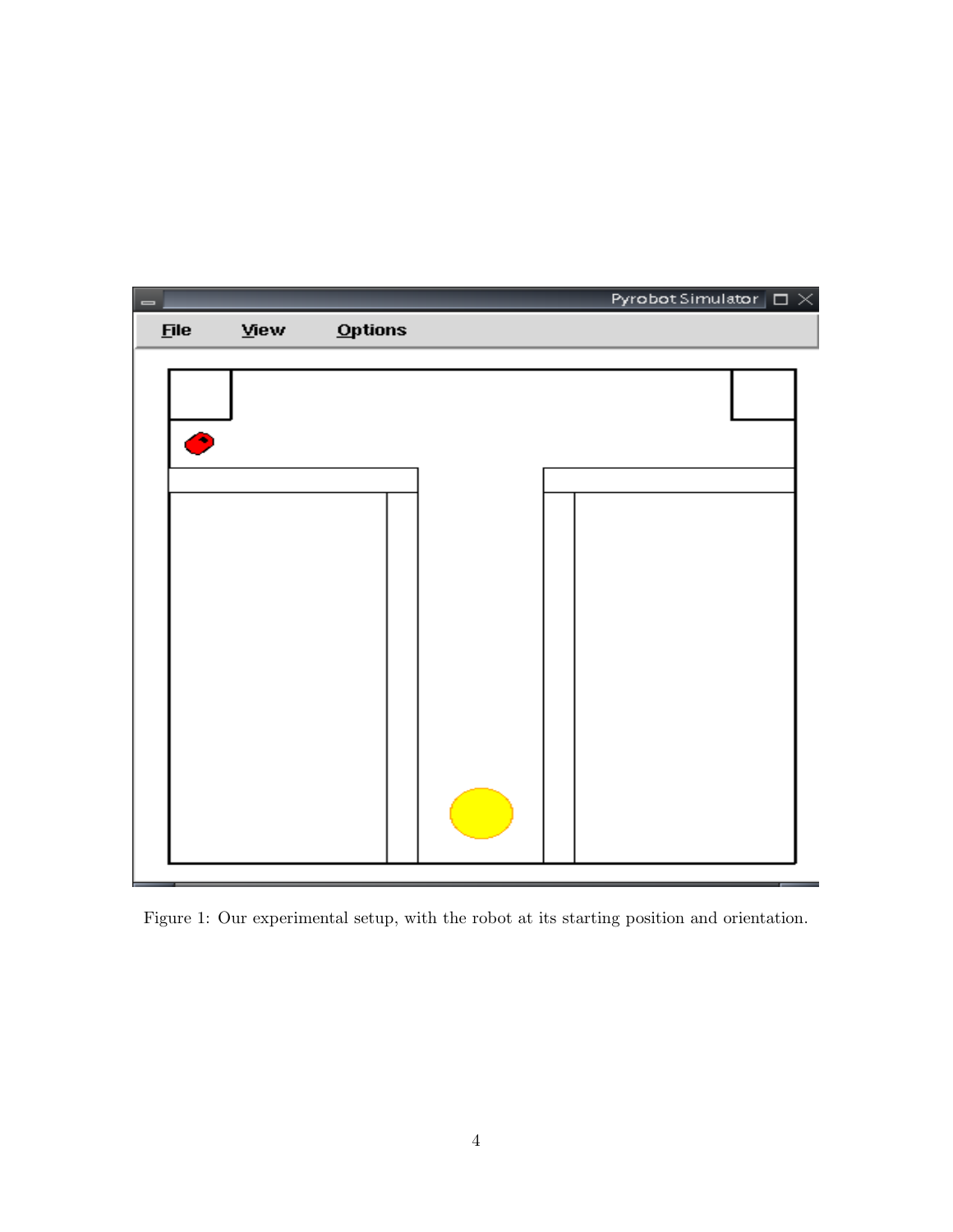We analyze the results of our experiments by several different methods. We calculate a running average of the robot's distance from its goal per trial (where one trial is defined as the period between resets of the robot's position and state). We calculate the number of timesteps taken for the robot to successfully reach the goal, for each successful completion of the task; we do this two ways, both including the time taken in all resets due to stalling (that is, failed attempts) and ignoring it. We also examine the geographical placement of the regions and logged the robot's entire path including the A1 action it was carrying out at any given time; however, these analyses offer no useful insights, so they are omitted from discussion.

#### 4.1 Initial Experiment

In our first experiment, we include several additional modifications of the experiment described in [2]. We give our robot a wider range of primitive actions by including several nonorthogonal actions including both a rotational and a translational component as well as purely translational actions. We omit all purely rotational primitive actions so that the robot is always changing its distance to the goal, for an A0 action set consisting of six primitive actions.

In addition, we scale the robot's sonar sensors logarithmically. The base 10 logarithm of each raw sensor value is used in place of the original. In this way, sensor changes close to the robot are weighted more heavily, so sensor variation far away from the robot are not as salient for defining unique situations as differences near the robot. It is our hope that this will help create more meaningful sensory regions.

We try a wide variety of GNG parameters, resulting in perceptual feature sets ranging from six elements to 207 elements. With too few perceptual regions, the robot has no way to determine its current location with any real precision, and therefore cannot intelligently choose an action to perform based on its current progress. With too many regions, trajectory following periods become short and A1 actions therefore approach A0 actions. Our bestperforming network uses 23 perceptual regions; discussion of results refers to the trials which used this region set.

Our results in this experiment are somewhat promising. The robot reaches its goal ten times in 47,327 timesteps; over the same time, the robot stalled and reset 91 times. The running average distance (Fig. 2) of the robot to its goal per trial shows a slight downward trend over time, suggesting that the robot becomes more efficient at moving toward the goal as learning progresses. Looking at timesteps per win (Fig. 3), however, does not indicate any improvement over time; but, if the time elapsed during failed trials is omitted from the calculation (Fig. 4), there is a clear, significant trend toward shorter trials. We believe that this is evidence that the robot is indeed learning to progress toward its goal. We suspect that the differences between the two metrics result from the robot's failure to develop a truly robust solution: if the robot veers too far from its learned course and "gets lost" in another part of the environment it is unable to recover and find a path to the goal. A considerable amount of time is therefore wasted on these failed attempts until the robot happens to stall and return to its starting position.

Another issue, we believe, is insufficient diversity in the perceptual regions formed, which may partially account for the robot's inability to recover from getting lost; it does not have enough distinct regions to differentiate the various parts of the environment. Looking at the regions formed (Fig. 5), there do not appear to be many truly distinct regions; particularly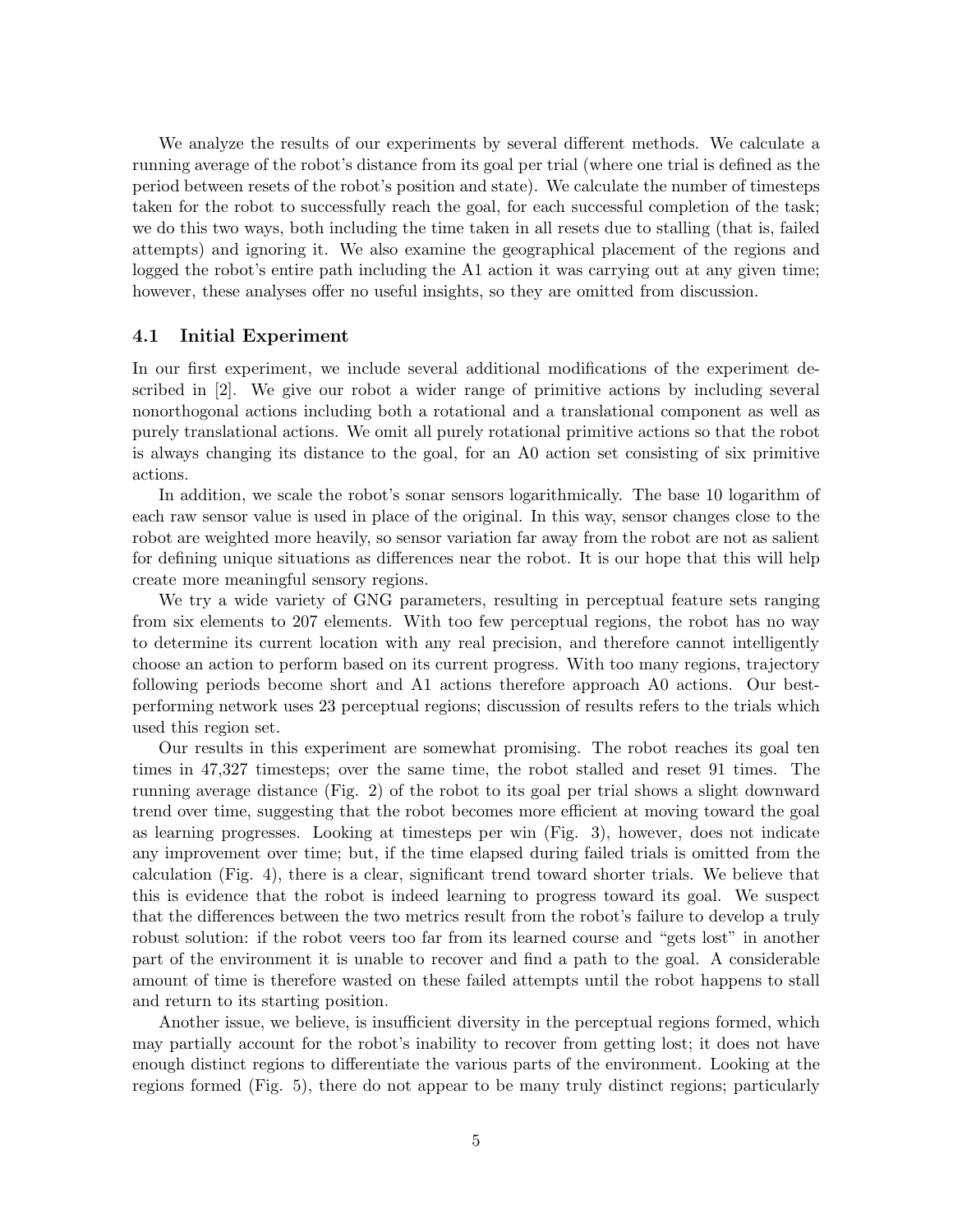

Figure 2: Running average distance to goal per reset, experiment I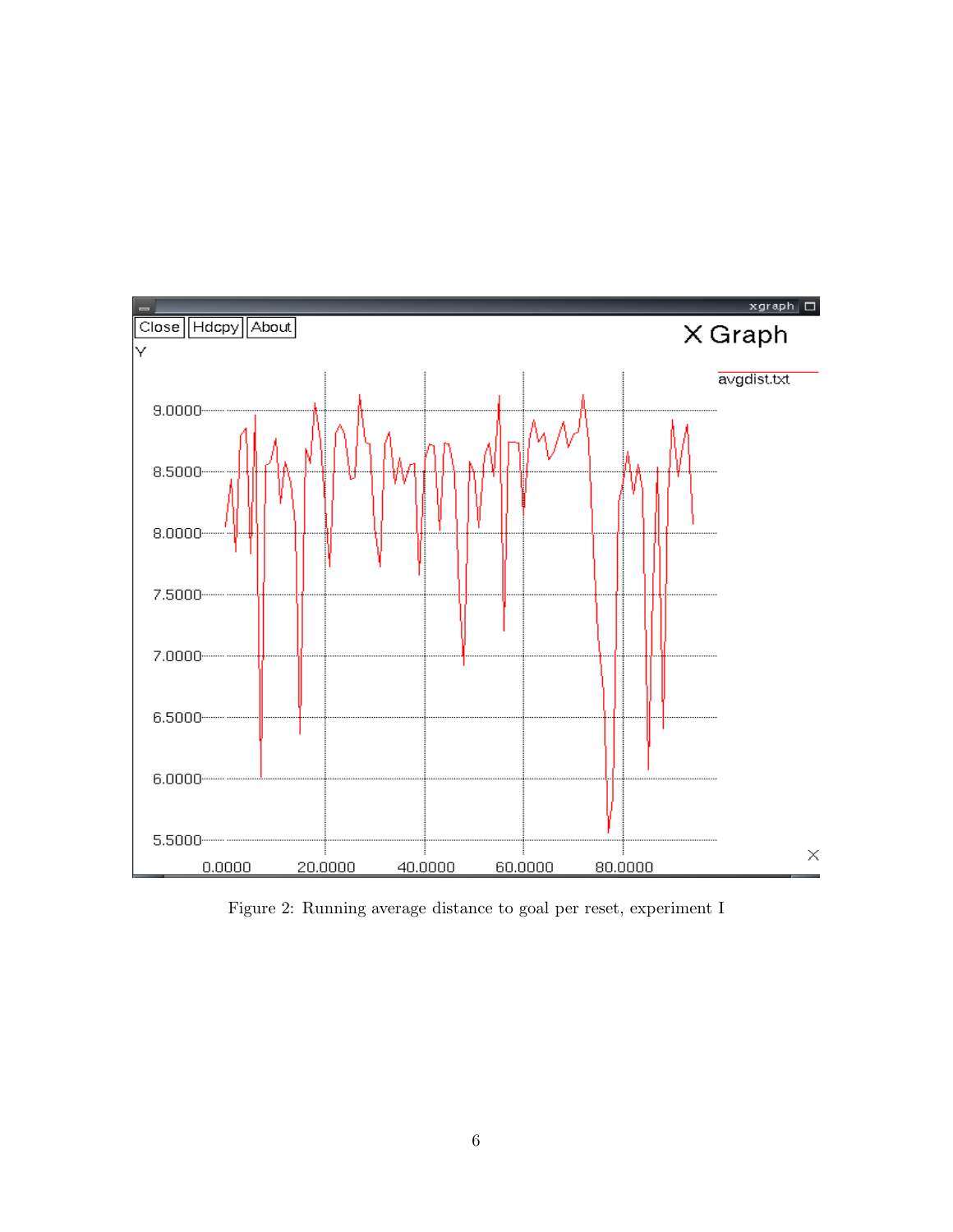

Figure 3: Elapsed time per win, including time from failed attempts, experiment I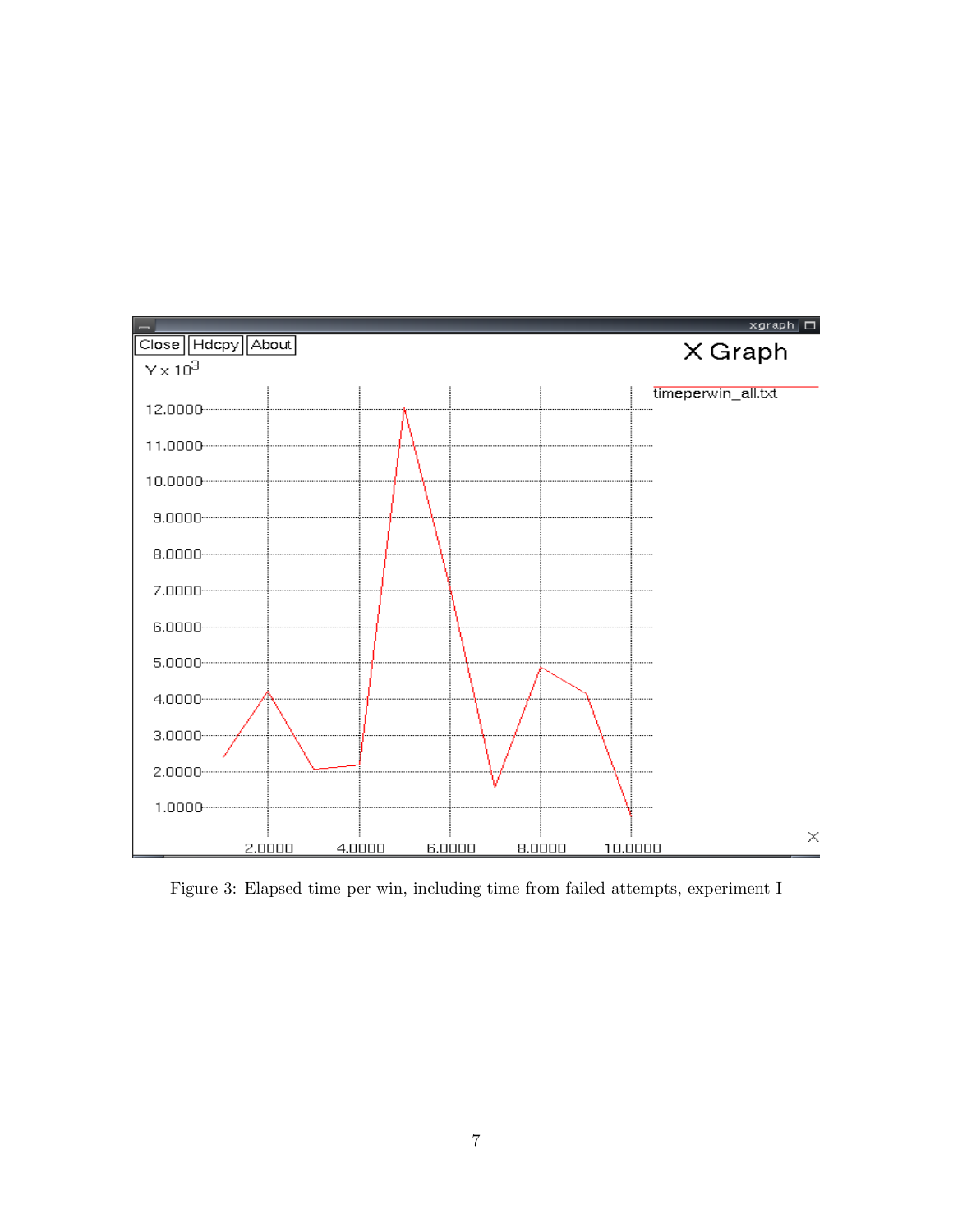

Figure 4: Elapsed time per win, omitting time from failed attempts, experiment I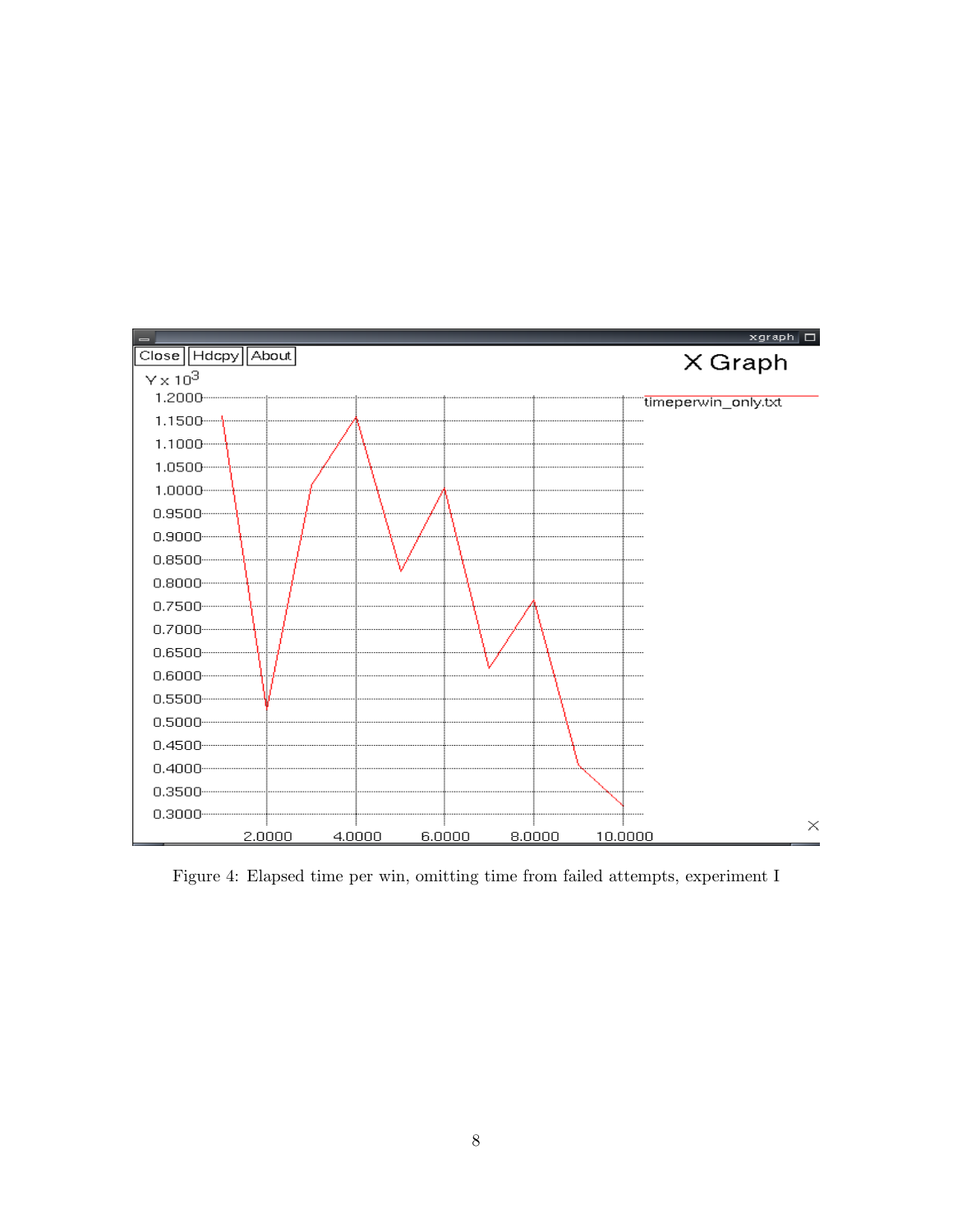striking is the lack of regions that might signify open hallways in different orientations. We believe that this might be a result of our logarithmic scaling of the sonar inputs.

#### 4.2 Second Experiment

For the second experiment, we remove the log scaling of sonars to allow wider variation in the robot's sensory space, in an attempt to address the lack of diversity in perceptual features found in the first experiment. We generate a new GNG, using this new input scale, and we attempt to create a GNG with more considerably more nodes than that of the first experiment. The resulting GNG (a sample from which is shown in Fig. 6) contains 164 regions and does appear to have more variety than even the largest feature set developed in the first experiment.

In addition, we run a separate robot using only A0 actions, choosing a new action based on its neural network output at each timestep, and we compare the results from these two robots to determine whether A1 action improves performance.

The A1 robot successfully completes the task eight times in 8,498 timesteps, with 30 resets due to stalling. This is a major improvement over the first experiment; the robot reaches the goal almost five times as often as in the first experiment. The A0 robot, meanwhile, reached its goal only twice in 225,187 timesteps, with 862 stalls, a factor of 106 less frequently than the clearly superior A1 robot. In addition, the number of timesteps in both successful trials for the A0 robot was approximately a factor of ten greater than the average length of a successful A1 trial.

Running-average analysis yields no significant results in this trial; however, elapsed time per win does show a downward trend for the A1 robot, whether time from failed attempts is included (Fig. 7) or omitted (Fig. 8), an improvement over the first experiment which suggests that the removal of logarithmic scaling did indeed improve the robot's ability to navigate the environment.

#### 4.3 Third Experiment

In the third experiment we attempt to more closely follow the conditions of the original experiment in  $[2]$ . We remove the robot's back sonar inputs, giving it only 180 $\degree$  visibility, and we redesign the A0 action set to match that in [2], allowing only four actions: forward or backward translational motion and clockwise or counterclockwise rotational motion.

Also following [2], we divide each experimental run into discrete trials with fixed maximum lengths. We reset the robot's position and state after 10,000 timesteps if the robot has not already reset to its starting position as a result either of stalling or of reaching its goal.

Because the input space is again modified, we develop another set of perceptual features. Despite trying a wide range of GNG parameters, we are unable to generate a large set of features; the largest set found (Fig. 9) contains only 15 units.

This third experiment fails consistently: in 10,822 timesteps, the robot never successfully reaches the goal, and in fact the average distance (Fig. 10) shows an upward trend over time. We suspect that both halving the available sonars and forcing the robot to reset after a fixed time hinder the robot's learning.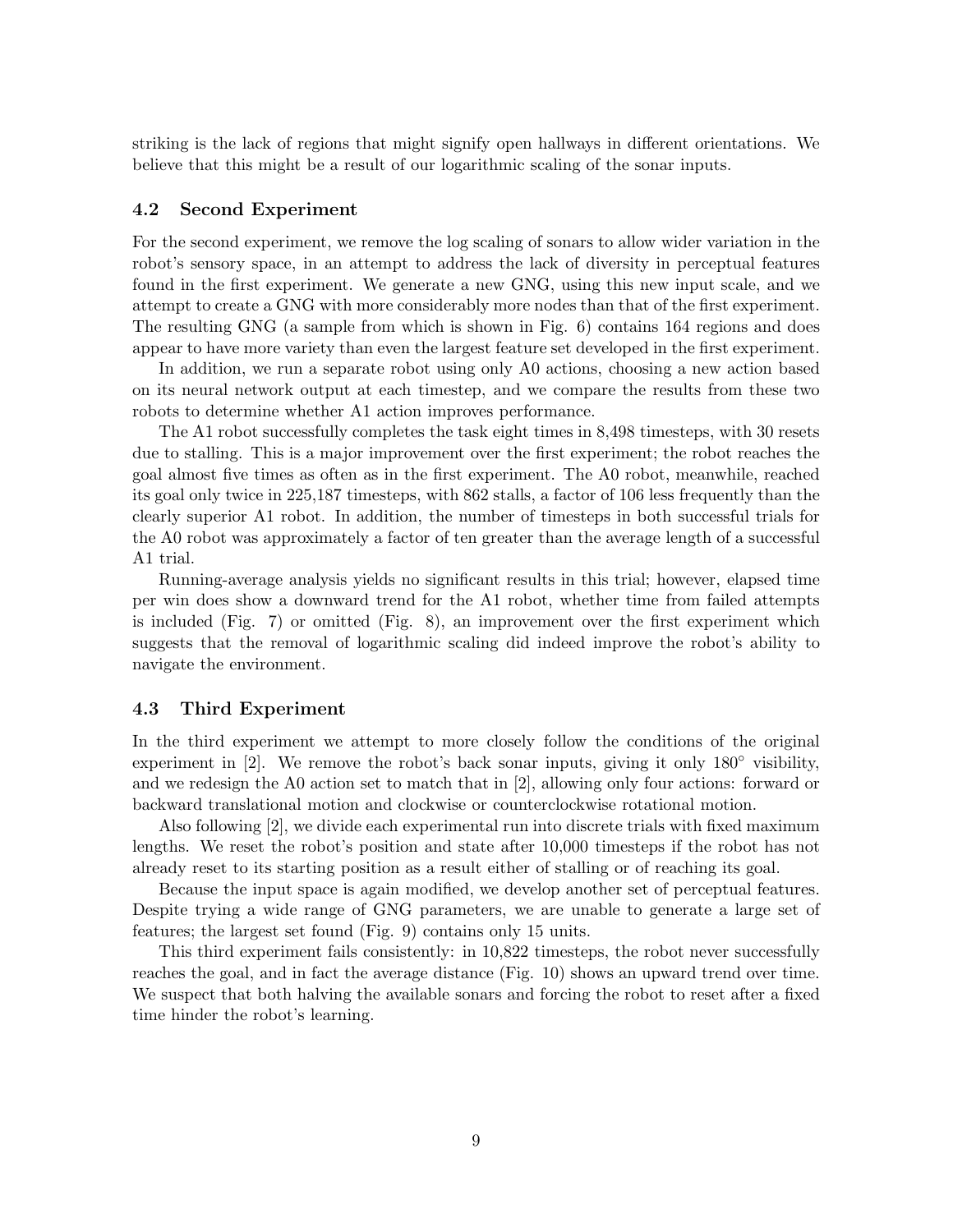

Figure 5: The perceptual regions in our best performing runs of experiment I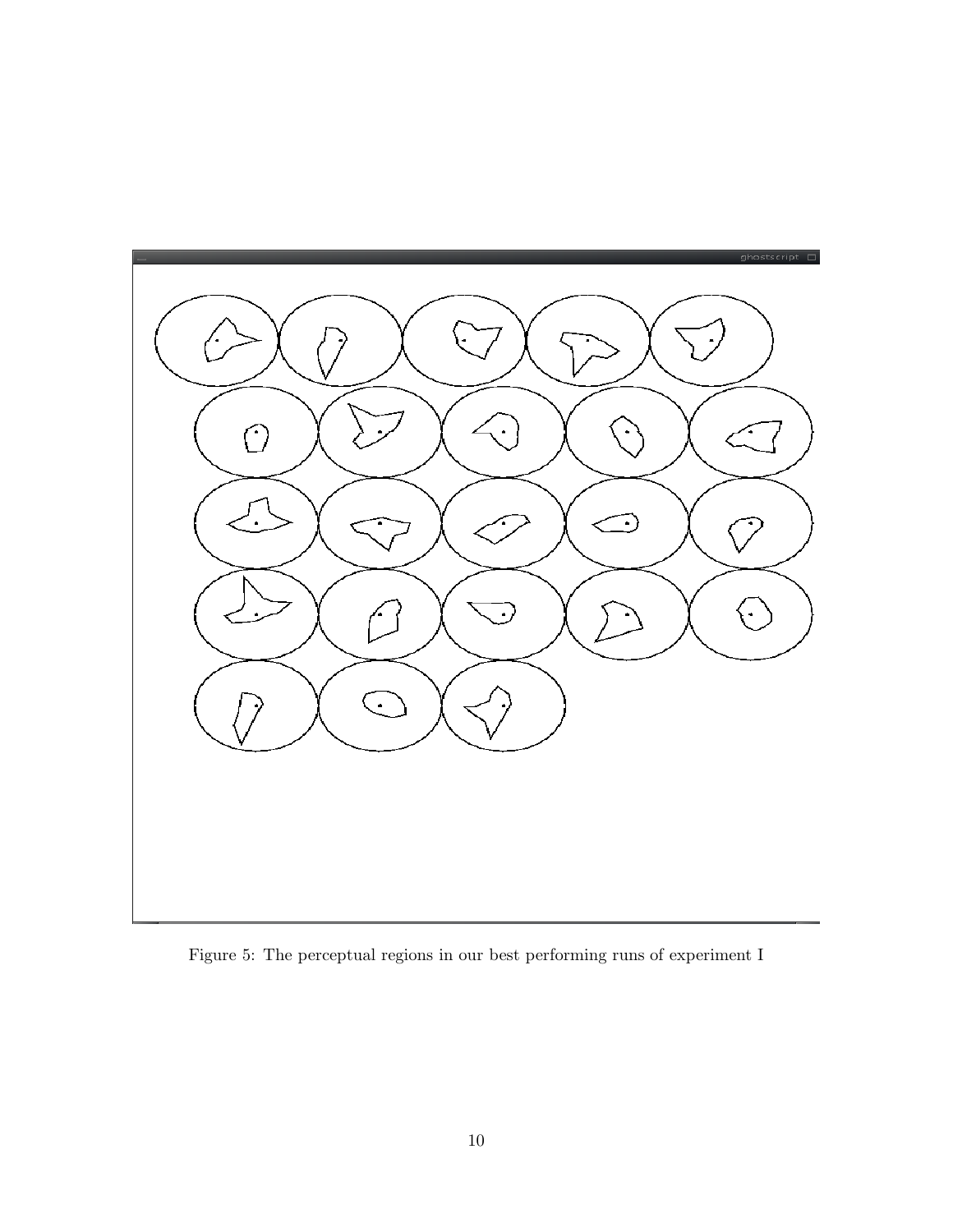

Figure 6: A sample of the perceptual regions developed in experiment II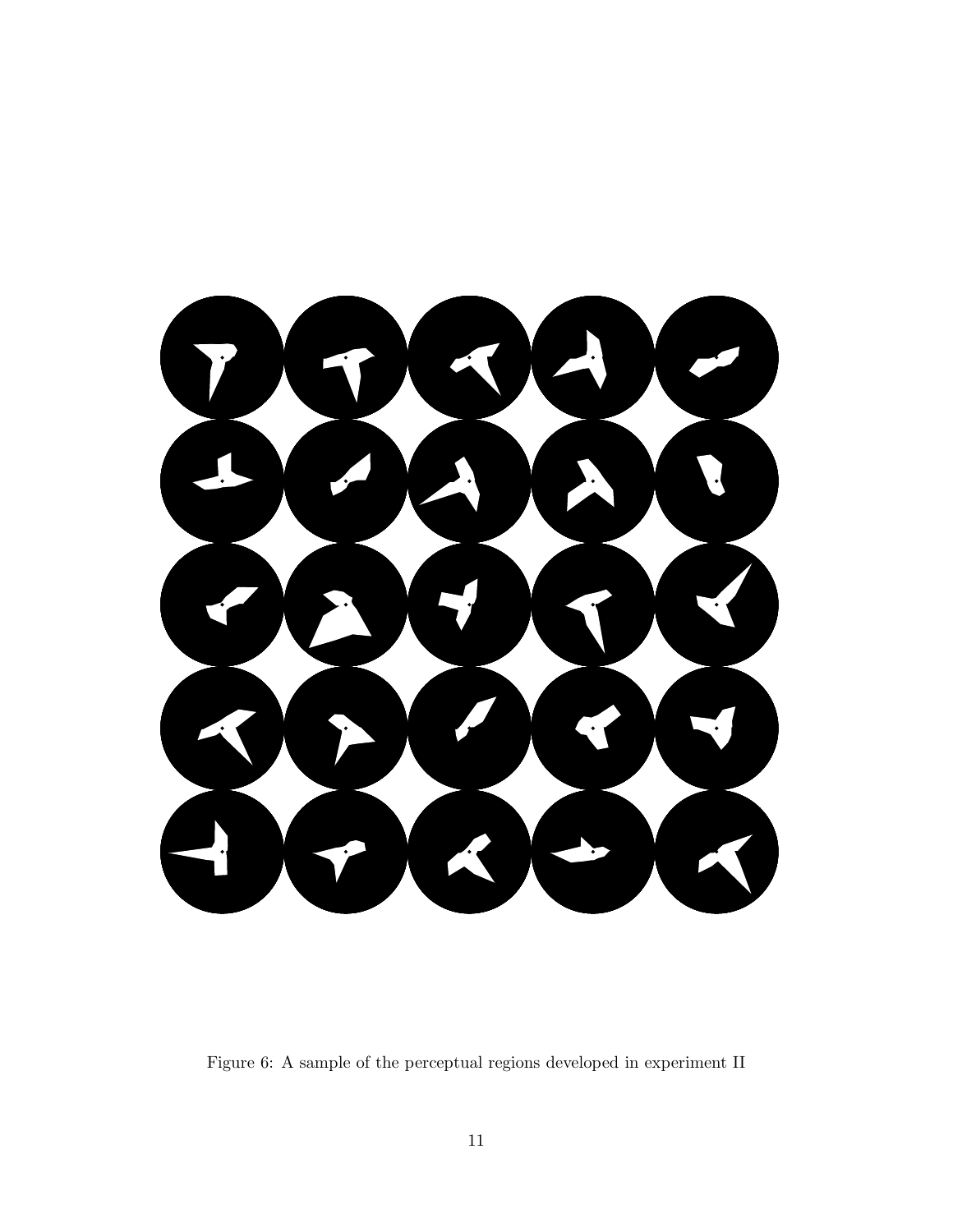

Figure 7: Elapsed time per win, including time from failed attempts, experiment II.A1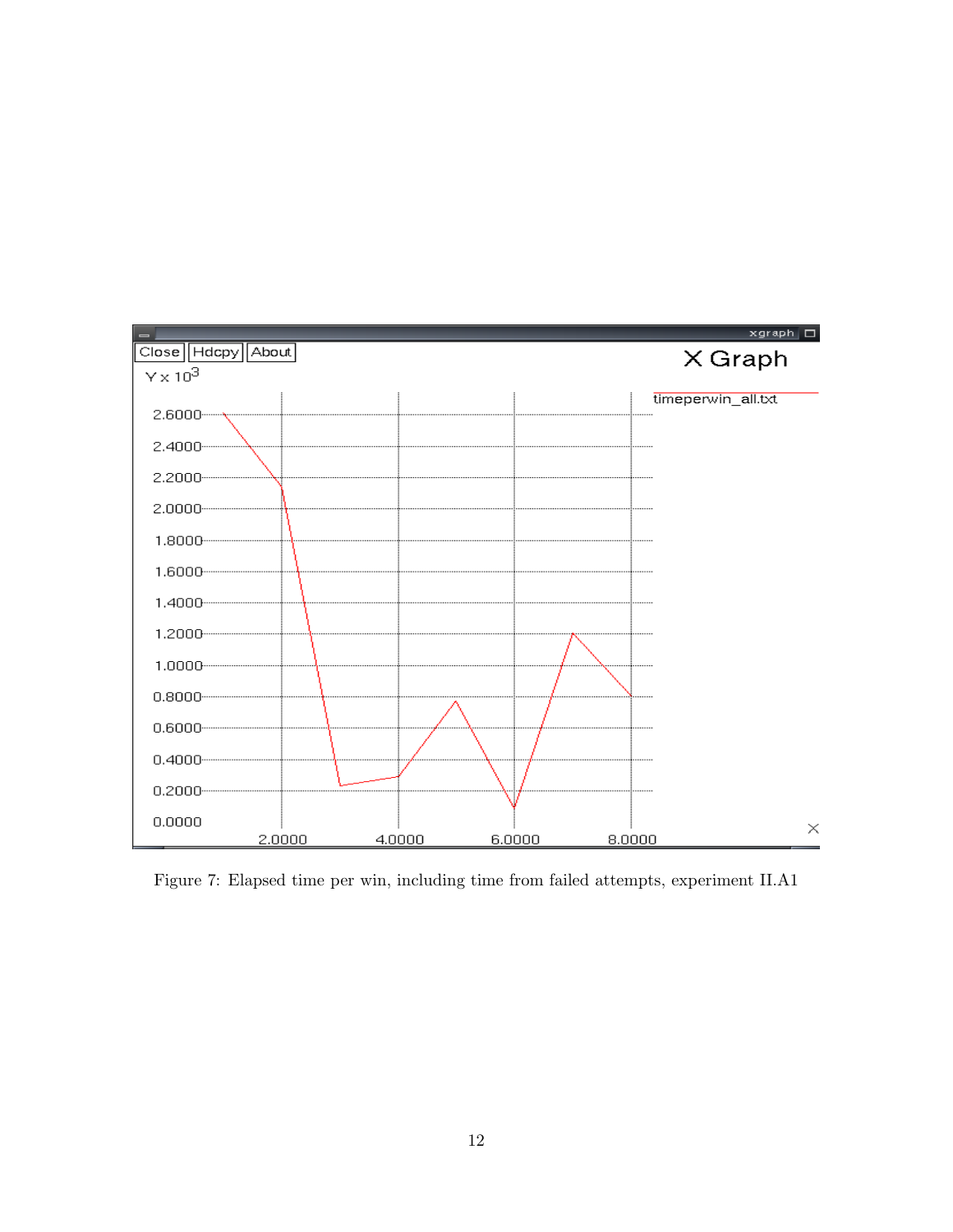

Figure 8: Elapsed time per win, omitting time from failed attempts, experiment II.A1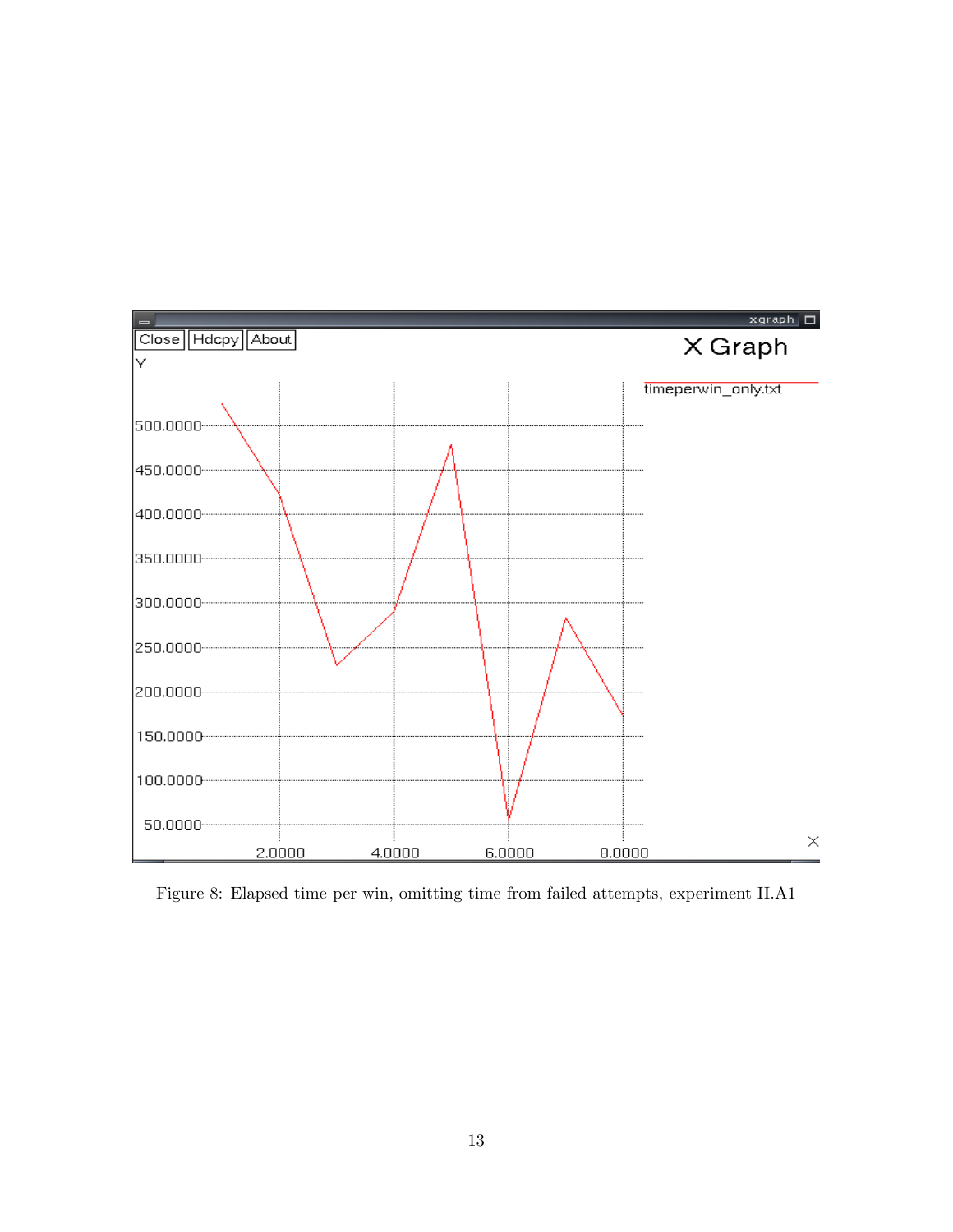

Figure 9: The perceptual regions in our best performing runs of experiment III and IV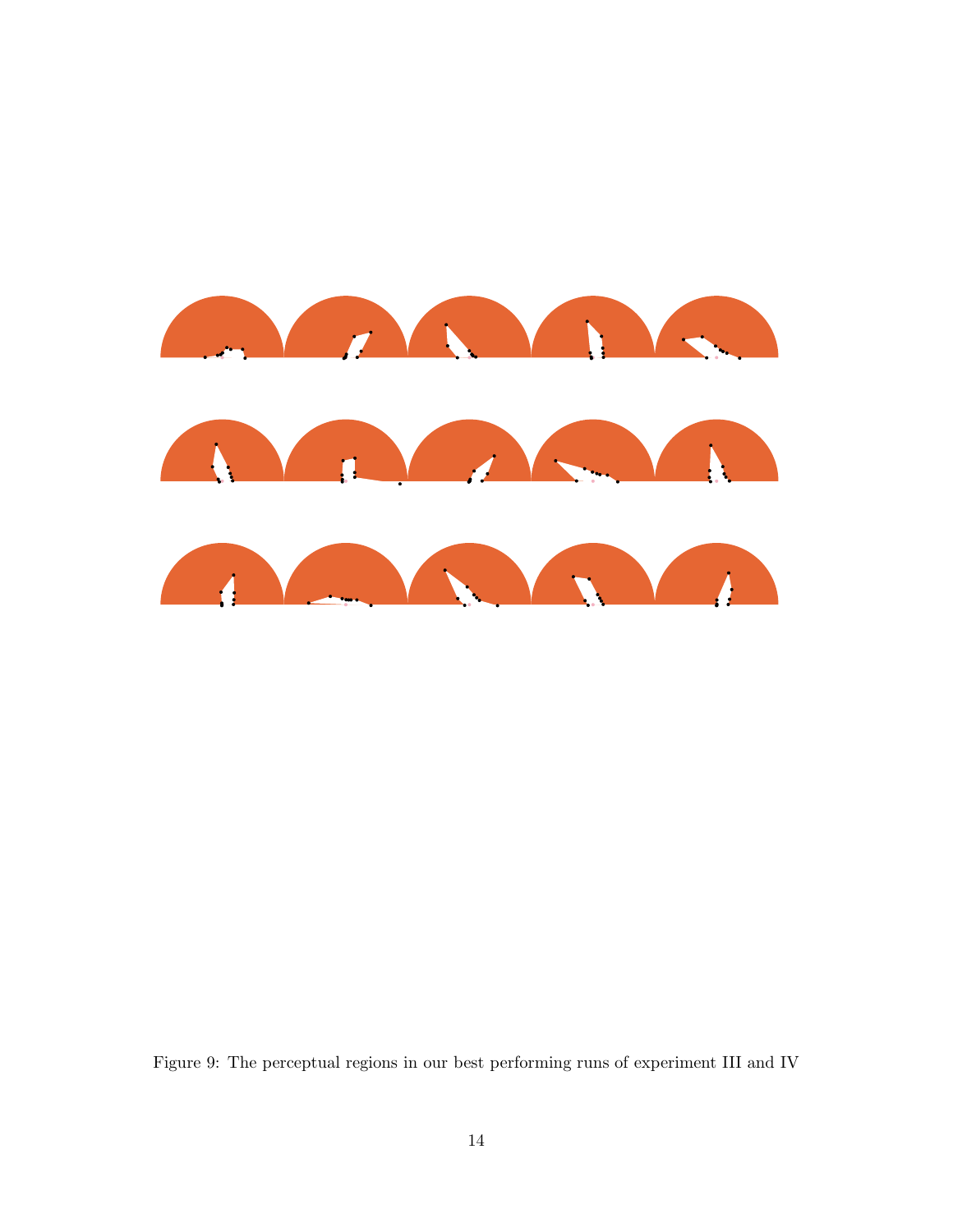

Figure 10: Running average distance to goal per reset, trial III